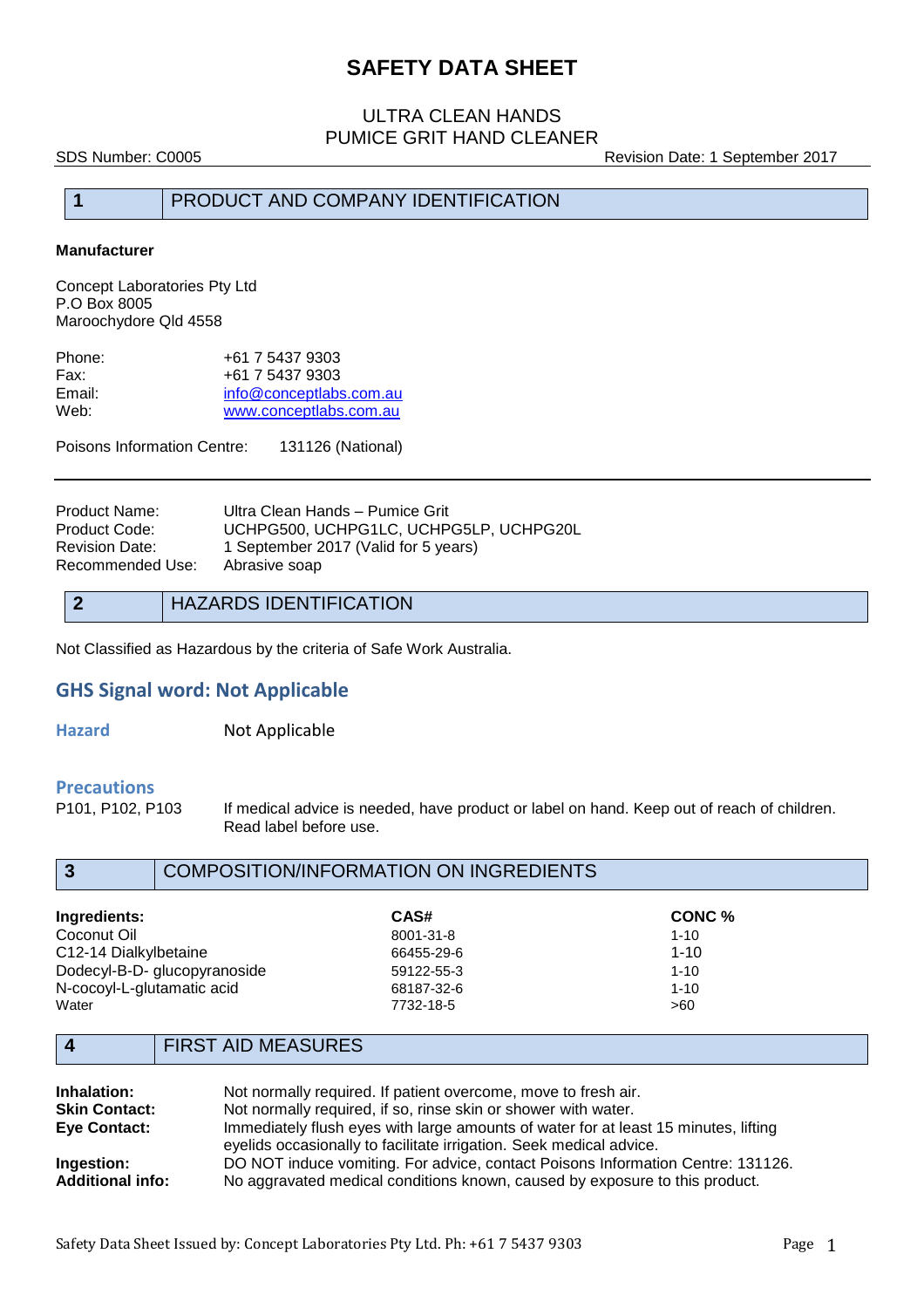## ULTRA CLEAN HANDS PUMICE GRIT HAND CLEANER

SDS Number: C0005 Revision Date: 1 September 2017 **5** FIRE FIGHTING MEASURES **Extinguishing Media:** Dry powder, alcohol stable foam, carbon dioxide and water.

**Hazardous Decomposition** Carbon dioxide, acrolein, carbon monoxide, nitrous oxides, may emit poisonous fumes. **Products:** Wear self-contained breathing apparatus (SCBA) and complete protective clothing.

|  | ACCIDENTAL RELEASE MEASURES |  |  |
|--|-----------------------------|--|--|
|--|-----------------------------|--|--|

### **Emergency Procedure: No Hazchem code. Spills/Clean up:** This product is sold in small packages therefore the accidental release is not usually cause for concern. Slippery when spilled. Personal protective equipment should be worn when cleaning up spills. Restrict access to area until completion of cleanup. Stop leak if safe to do so. Contain spill with absorbent material, such as; toweling, sand,

Vermiculite or another inert material. Prevent spill entering sewers or waterways. Collect and dispose of spilled material per local regulations. Wash away any remnants with copious amounts of cold water.

**Handling Precautions:** Contact Concept Laboratories Pty Ltd sales representative for advice when using this Product for any other application other than outlined on the label or technical bulletin.

#### **Storage**

**Requirements:** Store in cool, dry, well-ventilated area.

Do not expose containers to excessive heat, or direct sunlight. Keep container tightly sealed. Handle with care and avoid spillage on the floor (slippage). Store under 30°C.

**8** EXPOSURE CONTROL/PERSONAL PROTECTION

**Engineering Controls:** Not normally required.

#### **Personal Protective**

**Equipment:** Eye/face protection- not required under normal circumstances. Should a splash risk exist, safety glasses or chemical resistant goggles should be worn to prevent eye contact. Skin protection- not required under normal circumstances. Respiratory protection- not required under normal circumstances

## **9** PHYSICAL AND CHEMICAL PROPERTIES

| Appearance:                        | White/off white liquid/gel  | Spec. Gravity:            | 1.0 |     |
|------------------------------------|-----------------------------|---------------------------|-----|-----|
| Odor:                              | Citrus                      | <b>Boiling Point:</b>     |     | N/A |
| Solubility:                        | Moderately soluble in water | <b>Vapor Pressure:</b>    |     | N/A |
| <b>Freezing/Melting Point: N/A</b> |                             | <b>Flash Point:</b>       |     | N/A |
| :bH                                | $5.5 - 6$                   | Ignition Temperature: N/A |     |     |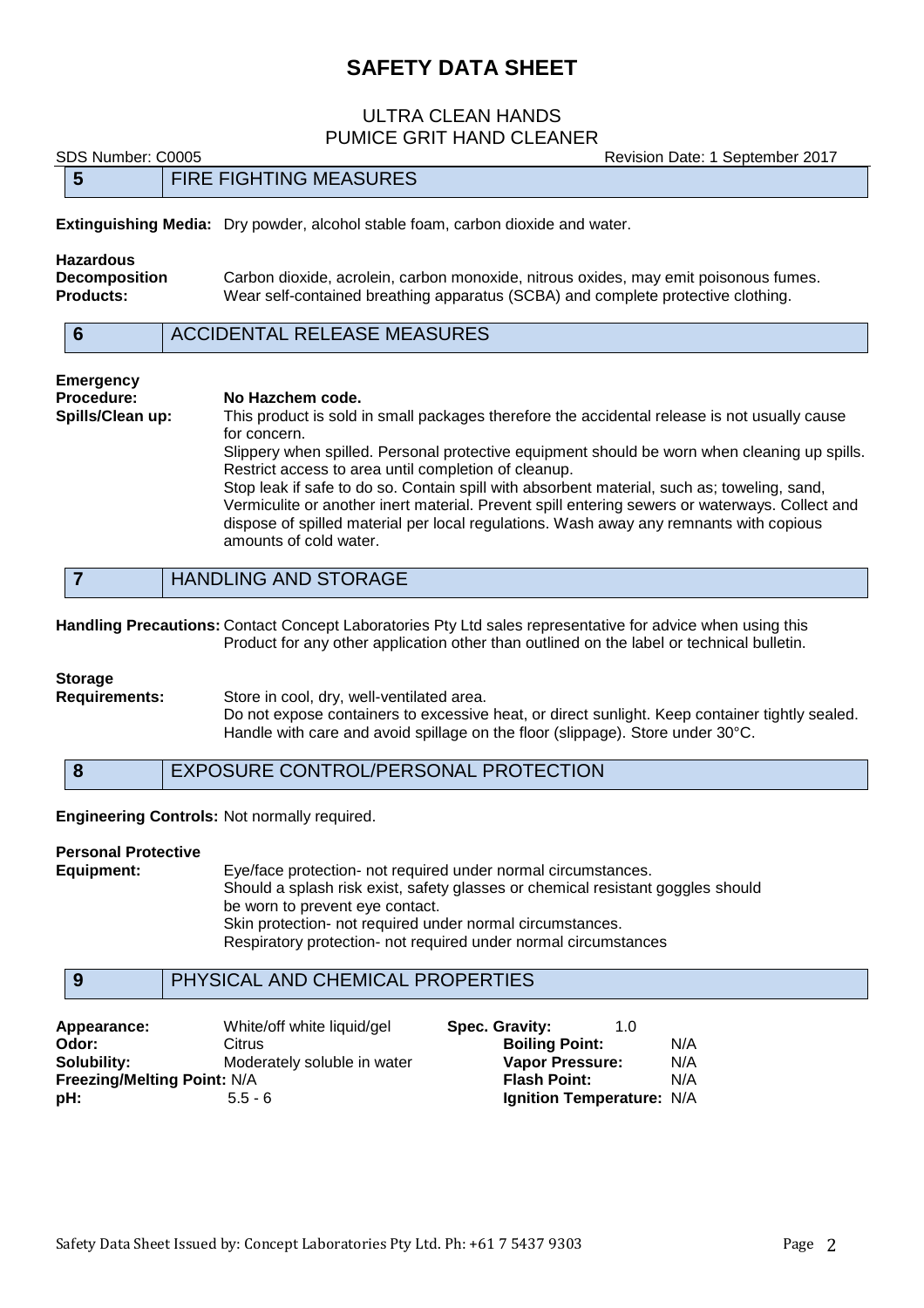## ULTRA CLEAN HANDS PUMICE GRIT HAND CLEANER

SDS Number: C0005 Revision Date: 1 September 2017

| 10                                            | STABILITY AND REACTIVITY                                                                                                     |
|-----------------------------------------------|------------------------------------------------------------------------------------------------------------------------------|
| <b>Chemical Stability:</b>                    | Product is stable under normal ambient conditions.                                                                           |
| <b>Conditions to Avoid:</b>                   | Avoid heat, high temperatures (store below 30°C) and direct sunlight.<br>Protect against physical damage.                    |
| <b>Material to Avoid:</b><br><b>Hazardous</b> | N/A                                                                                                                          |
| <b>Decomposition:</b>                         | Burning can produce carbon dioxide and possible toxic chemicals such as carbon monoxide.<br>Hazardous Reactions: None known. |
| $-11$                                         | <b>TOYOLOGICAL INFORMATION</b>                                                                                               |

#### **11** TOXOLOGICAL INFORMATION

### **HEALTH EFFECTS Acute** Considered an unlikely route of entry in commercial/industrial environments. Low toxicity if swallowed. Harmful effects not anticipated. **Eye:** Irritant **Skin:** May irritate skin. **Inhaled:** Not known to irritate respiratory tract. **Chronic Swallowed:** May cause gastrointestinal discomfort and induce vomiting and nausea. Eye: May cause inflammation, temporary redness of the conjunctiva (conjunctivitis); temporary impairment of vision and/or other transient eye damage/ulceration may occur. **Skin:** No effect known. **Inhalation:** Considered an unlikely route of entry in commercial/industrial environments. No effect known.

**TOXICITY DATA NOTE:** This information relates to each individual ingredient, when evaluated as a pure undiluted chemical. See section 3 for proportion of ingredients in this product.

|                         | Toxicitv                                                   | <b>Irritation</b>                 |
|-------------------------|------------------------------------------------------------|-----------------------------------|
| Sodium cocoyl glutamate | Not available                                              | Eye (rabbit): 5% slight (Draize)  |
|                         |                                                            | Skin (rabbit): 5% slight (Draize) |
| Lauryl polyglucoside    | Not available                                              | Not available                     |
| Lauryl betaine          | dermal (rat) LD50: 1300 mg/kg<br>Oral (rat) LD50: 71 mg/kg | Severe                            |
| Coconut oil             | Not available                                              | Not available                     |

## **12** ECOLOGICAL INFORMATION

**Eco Toxicity** None available for specific product.

**Persistence and**

**degradability:** Low, Individual components are biodegradeable, no hydrocarbons present. Product is miscible in all proportions with water. As with any chemical product, do not discharge bulk quantities into drains, waterways, sewer or environment. Inform local authorities if this occurs.

**Mobility:** Low

- **13** DISPOSAL CONSIDERATIONS
- **Disposal Method:** Refer to State/Territory Land Waste Management Authority. Dispose of material By a licensed waste contractor. Rinse empty containers thoroughly before recycling or Disposing to an authorized landfill. Materials should be recovered for reuse if possible. Suitable for incineration by an approved agent.